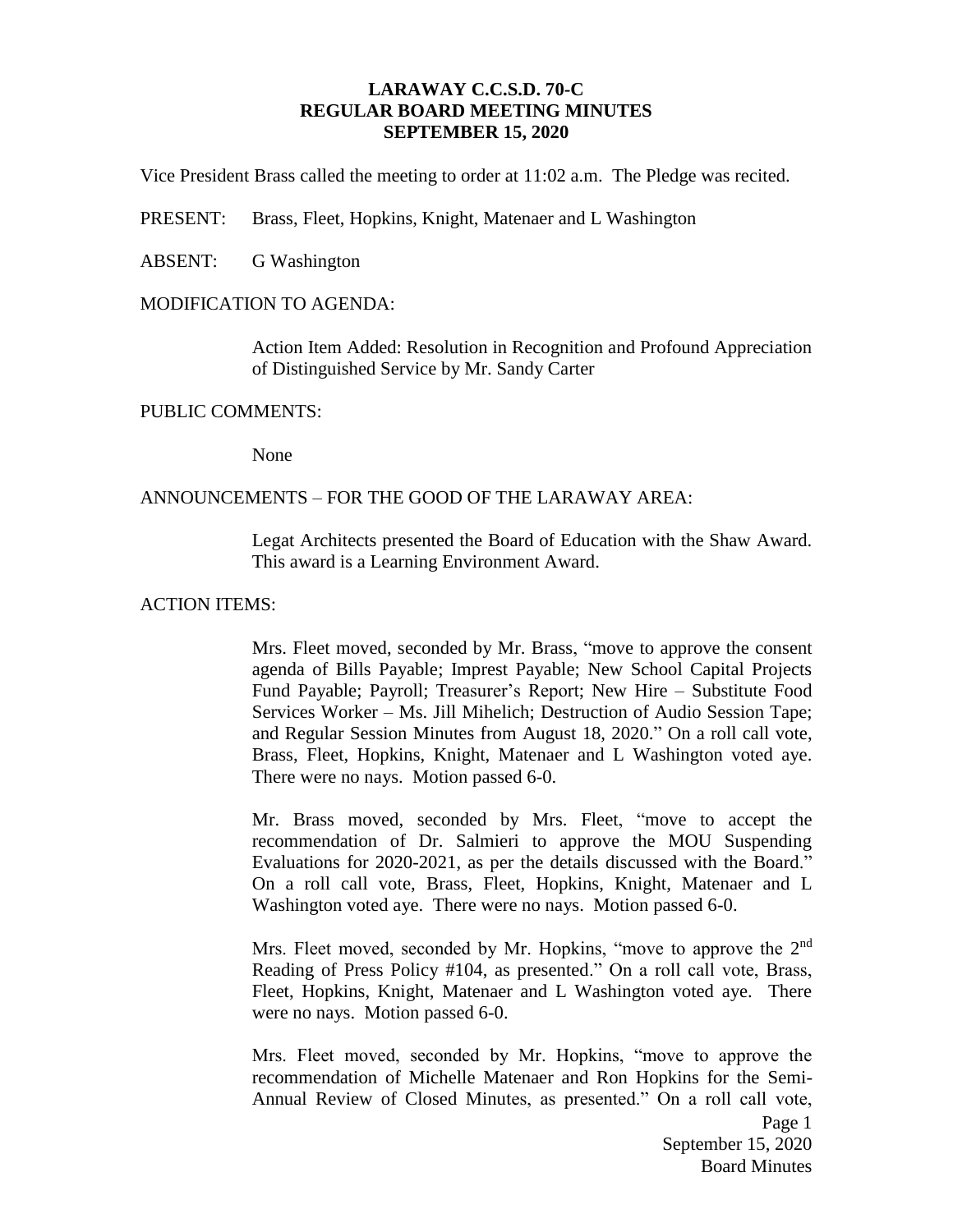Brass, Fleet, Hopkins, Knight, Matenaer and L Washington voted aye. There were no nays. Motion passed 6-0.

Mrs. Fleet moved, seconded by Mr. Hopkins, "move to accept Dr. Salmieri's recommendation to approve the 2019-2020 Administrator and Certified Staff Salary and Benefits Report, as presented." On a roll call vote, Brass, Fleet, Hopkins, Knight, Matenaer and L Washington voted aye. There were no nays. Motion passed 6-0.

Mrs. Fleet moved, seconded by Mrs. Washington, "move to approve the recommendation of Dr. Salmieri and offer a Mandatory Employee Stipend, as per the details discussed with the board." On a roll call vote, Brass, Fleet, Hopkins, Knight, Matenaer and L Washington voted aye. There were no nays. Motion passed 6-0.

Mrs. Fleet moved, seconded by Mrs. Matenaer, "move to approve the 2020-2021 Laraway CCSD #70-C budget, as presented." On a roll call vote, Brass, Fleet, Hopkins, Knight, Matenaer and L Washington voted aye. There were no nays. Motion passed 6-0.

Mr. Brass moved, seconded by Mrs. Fleet, "move to approve the Resolution in Recognition and Profound Appreciation of Distinguished Service by Mr. Sandy Carter." On a roll call vote, Brass, Fleet, Hopkins, Knight, Matenaer and L Washington voted aye. There were no nays. Motion passed 6-0.

#### BUILDING ADMINISTRATION REPORTS:

Beginning of School Year Update for 2020-2021 school year. Including registration, computer & technology roll out, planning & preparation, food/materials delivery, welcome back, student successes and student/family challenges.

#### SUPERINTENDENT'S REPORT:

- A. Transition to In-Person Learning beginning October 5
- B. 1<sup>st</sup> Reading of Press Policy #105
- C. School Board Election 2021

### REPORTS/DISCUSSIONS:

A. RFP for Design & Build a bus barn was published in the Monday, September 14<sup>th</sup> Joliet Herald

## ANNOUNCEMENTS – FOR THE GOOD OF THE LARAWAY AREA:

Nothing at this time.